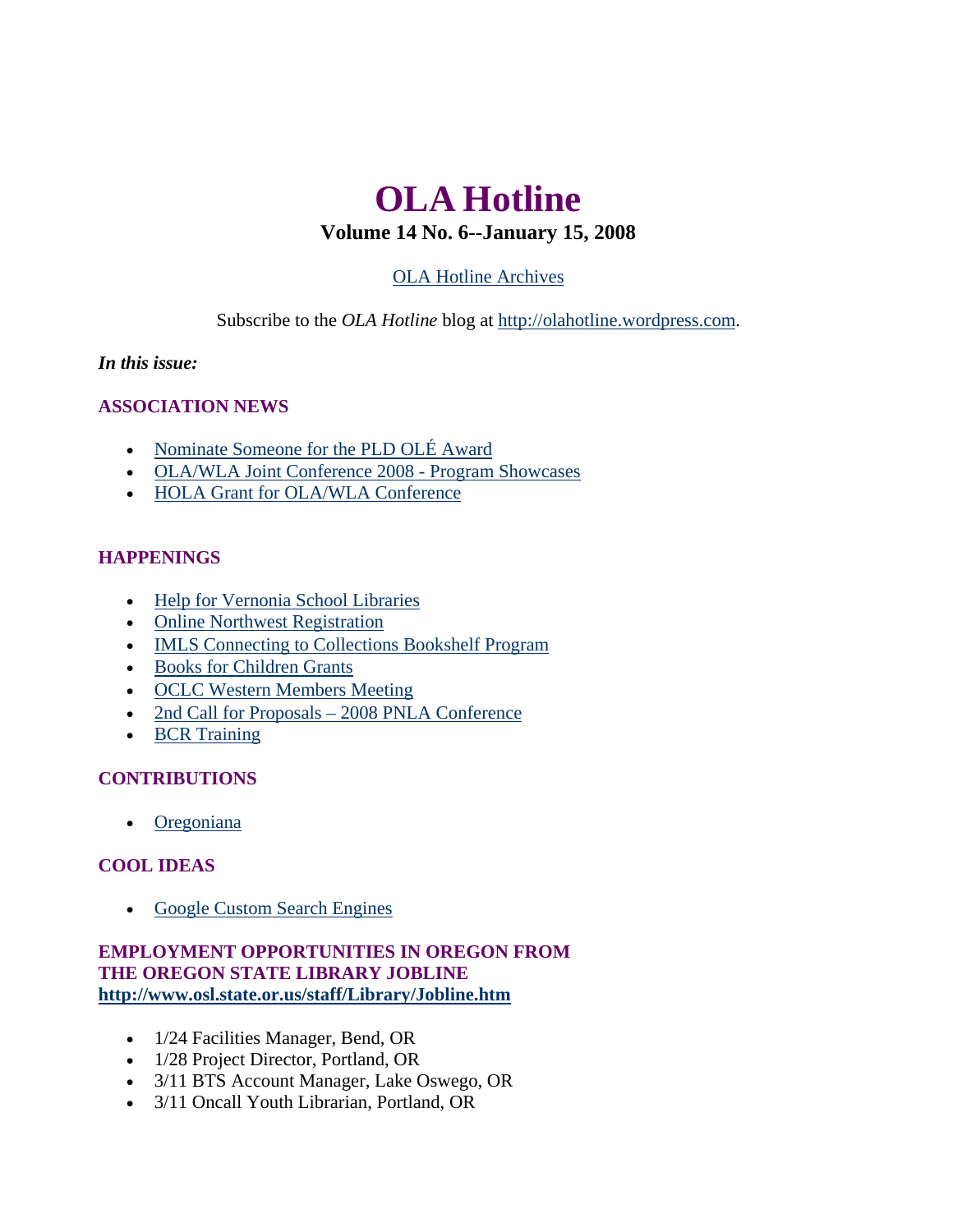- <span id="page-1-0"></span>• 1/18 Adult Services Librarians, Forest Grove, OR
- 1/22 Library Support Specialist II, Cornelius, OR
- 2/1 Human Resources Manager, Salem, OR
- 3/14 Library Assistant (PT), Portland, OR
- 1/24 Assistant Library Director, North Bend, OR
- 2/2 Youth Services Librarian/Specialist, Klamath Falls, OR
- 1/25 Library Assistant, Portland, OR
- 1/14 Dean of University Library, Ashland, OR

#### **[CALENDAR](http://web.memberclicks.com/mc/community/vieweventcalendar.do?orgId=ola)**

### **Association News**

#### **Nominate Someone for the PLD OLÉ Award**

Do you know a fellow public library employee who has demonstrated exceptional effort and excellence in public library service this past year? Do you know someone who took the bull by the horns and got the job done? Do you know someone who has made significant achievements with little formal recognition?

Please help us recognize this person with the OLE award. Send your nominations to me, Public Library Division chair. Please provide a brief bio of the nominee with their significant and concrete achievements over the past year. Nominations will be reviewed by the PLD board and the award will be presented at the PLD banquet at the OLA conference. We can provide a small stipend to help defray the recipient's cost of attending OLA and the banquet. *Carol Uhte, PLD Chair, [carolu@multcolib.org](mailto:carolu@multcolib.org)*

[back to top](#page-0-0)

#### **OLA/WLA Joint Conference 2008 - Program Showcases**

Does your library have an innovative, unusual, or highly successful program that you'd like to share with your colleagues? Have you recently completed research or grant-funded work that would be of interest and use to the library community in Oregon and Washington? If so, you should consider participating in one of the OLA/WLA Joint Conference program showcases.

Showcases will consist of 12 to 15 drop-in sessions sharing a large room with display tables. Attendees can visit with the presenters one-on-one to discuss their programs, services, and projects. This allows a wide variety of participation from libraries and a more direct, focused interaction from attendees.

For the 2008 Joint Conference, we will be hosting showcases on the following four topics:

- Staff Training and Development Laurel Steiner (Isteiner@kcls.org)
- Library User Instruction Sue Kunda [\(suekunda@hotmail.com\)](mailto:suekunda@hotmail.com)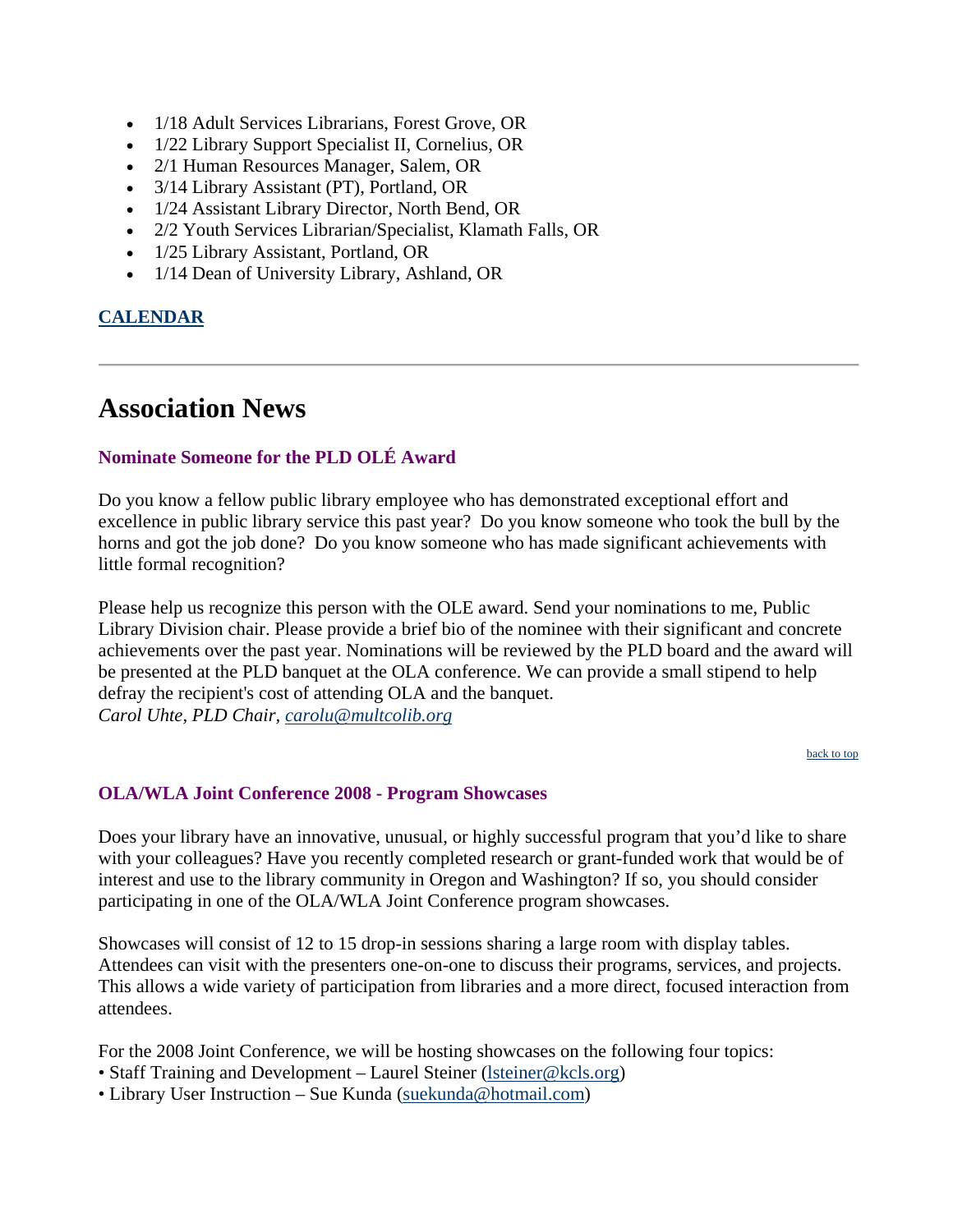<span id="page-2-0"></span>• Library Outreach Activities - Candise Branum [\(cbranum@emporia.edu](mailto:cbranum@emporia.edu))

• Innovative and Grant-Funded Programs – Ann Reed ([ann.reed@state.or.us](mailto:ann.reed@state.or.us))

Proposals for each topic will be reviewed by OLA and WLA representatives with expertise in that area.

Interested in presenting at a showcase? Please submit a completed Showcase Proposal (attached) to the appropriate contact above. For questions about specific showcases, please refer to the showcase coordinator. For general questions about the Showcase program, please contact Robert HulshofSchmidt OLA Program Co-Chair, at [robert.hulshof-schmidt@state.or.us](mailto:robert.hulshof-schmidt@state.or.us) or 503.378.5030.

All proposals are due to the topic coordinator by January 31, 2008. The final list of showcases will be set by February 28, 2008.

[back to top](#page-0-0)

#### **HOLA Grant for OLA/WLA Conference**

The HOLA Grant is an all expenses paid trip to the annual OLA conference April 16-18 in Vancouver, WA. Libraries serving a population of 10,000 or less may apply for the HOLA Grant to send one of their employees to the conference. More information and applications are available on the OLA website at [http://olaweb.org/hola.shtml.](http://olaweb.org/hola.shtml) Applications are due February 15, 2008.

The grant will cover the cost of:

- Registration for the OLA/WLA conference April 16-18, 2008.
- Registration for a pre-conference session, if desired.
- Meals and lodging during the conference.
- Travel expenses to and from the conference-including gas, food, and lodging if necessary.
- An experienced coach to answer your questions, introduce you to people, and help you get the most out of the conference.
- An OLA membership for three years.
- An OLA institutional membership for your library for three years.
- If your library cannot remain open in your absence, you will be able to apply for additional funds to hire a substitute to keep your library open while you attend the conference.

The HOLA Grant was developed by OLA, and made possible with a generous gift from an anonymous donor. It is designed to provide opportunities in small, rural libraries to send an employee to the annual OLA conference. The conference provides training and resources for professional development. The employee attending will develop relationships with library staff across the state to consult with in the future when faced with a question or challenge at their library.

Contact Katie Anderson, HOLA Committee Chair, at [katie.anderson@state.or.us](mailto:katie.anderson@state.or.us) or 503-378-2528 if you have any questions.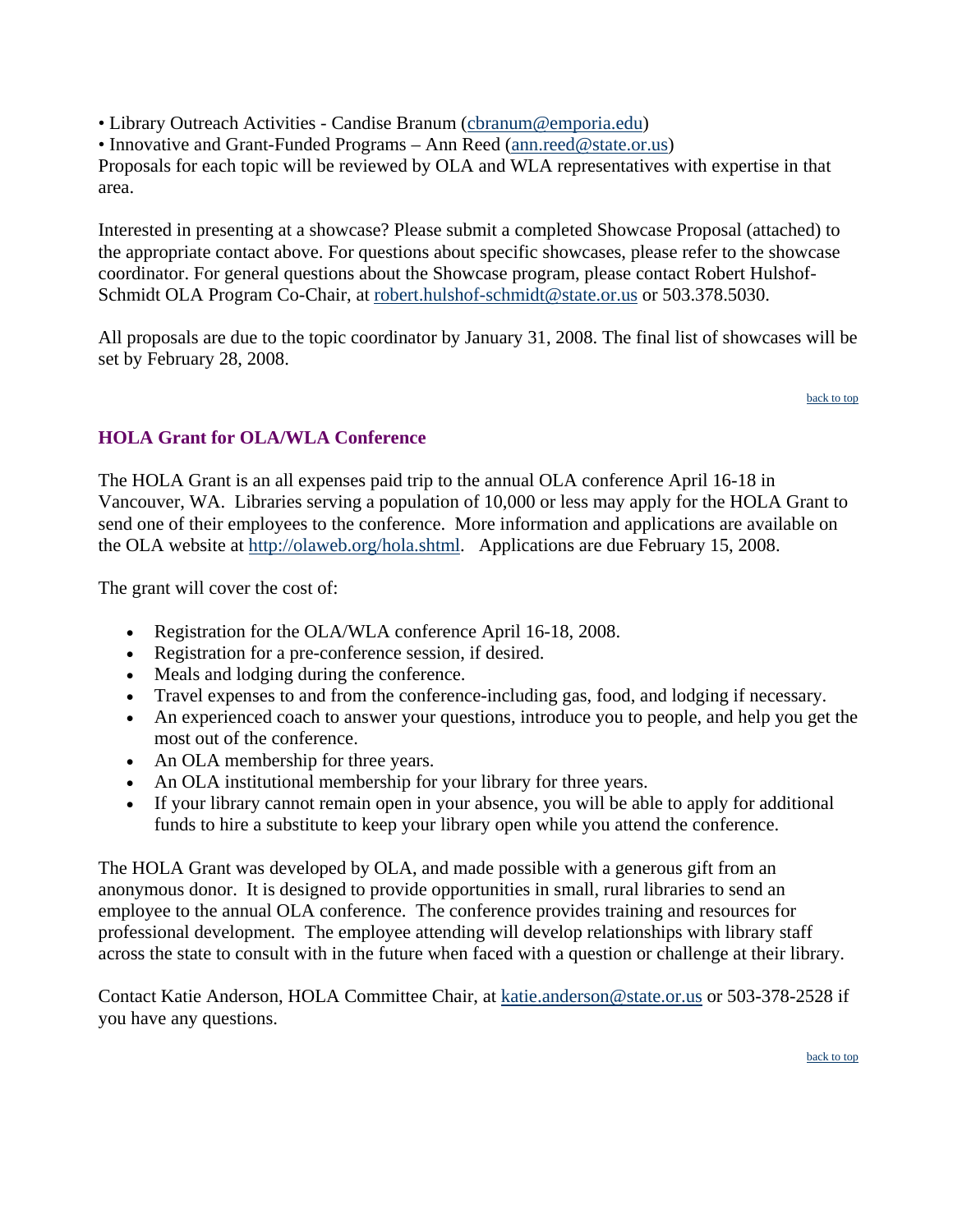# <span id="page-3-0"></span>**Happenings**

#### **Help for Vernonia School Libraries**

Vernonia Library Collection Relief Statement

Recent flooding in Vernonia has left much of the Vernonia High School library collection damaged beyond repair. The height of the flood waters reached above the bottom two shelves, submerging them in mud and river water. This would indicate a loss of over one-third of their collection of 4,475 volumes. The majority of items lost were reference, fiction and non-fiction books and instructional videos. The professional library was damaged, too.

Vernonia Middle School received the same level of flooding as the high school. The school shares library resources with Washington Grade School next door. Fortunately, the two-story grade school was spared damages to the upper floor where classrooms and the library are housed.

The middle school had a curriculum library which was completely destroyed. Middle and high school students will be attending school in Scappose for the foreseeable future. Elementary classes are being held at various locations in Vernonia.

Donations to rebuild their school library collections are welcome! For long term help, checks can be made payable to Vernonia School Libraries and sent to Vernonia School District Attn: Marie Knight 475 Bridge Street Vernonia 97064.

Donations of recently published books, especially on the K-5 level, can be sent to Vernonia School Libraries c/o Northwest Regional ESD Attn: Andrea Keifer 5825 NE Ray Circle Hillsboro, OR 97124-6436 Thanks for your help.

*Edith Fuller, on behalf of the OASL Executive Board*

[back to top](#page-0-0)

#### **Online Northwest Registration**

What is Online Northwest? - Online NW is a one-day conference focusing on the use of technology in libraries. The conference attracts librarians from the Pacific Northwest and beyond and is sponsored by the Oregon University System Library Council.

How do I register? - Use the online registration form available via<http://www.ous.edu/onlinenw/>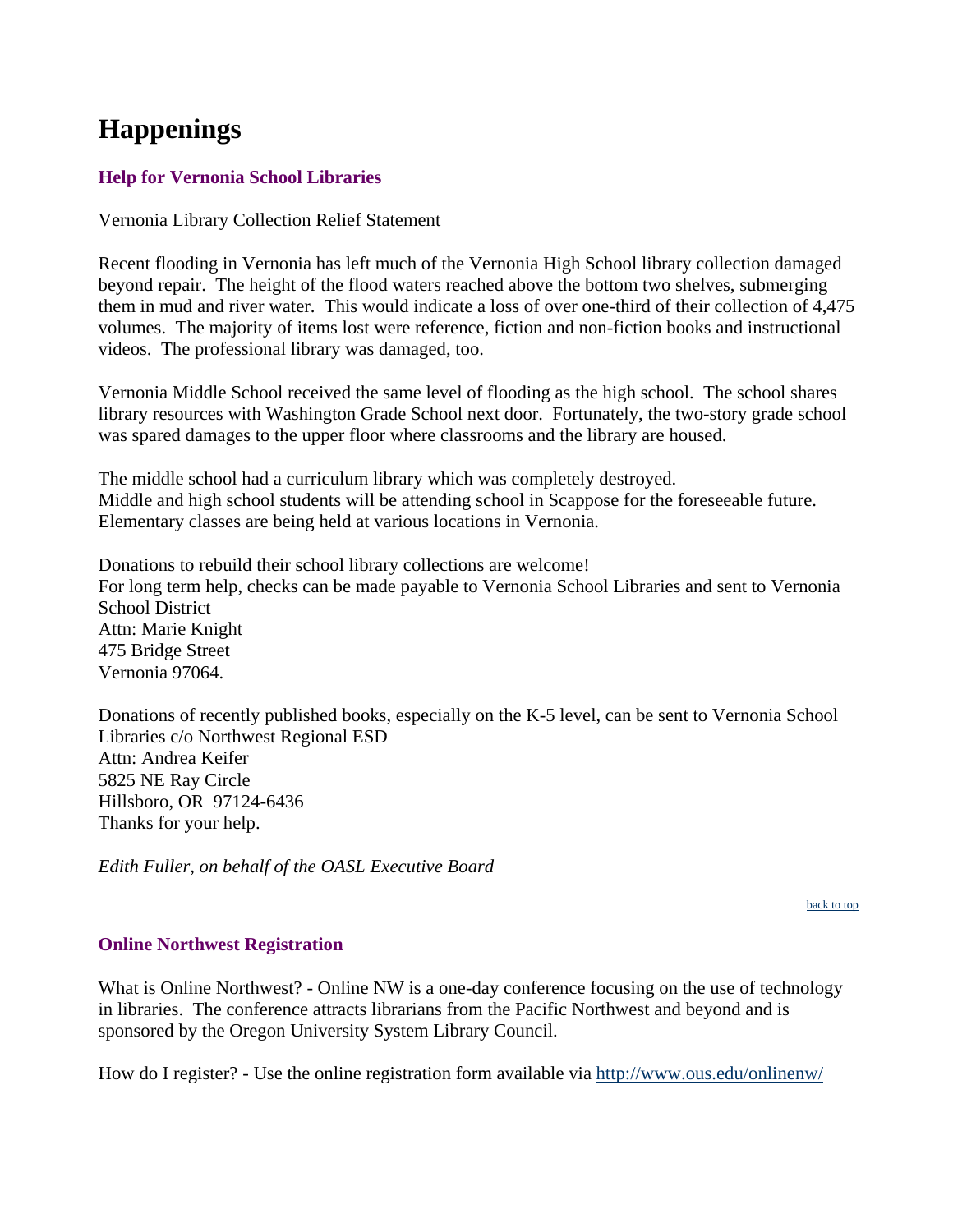<span id="page-4-0"></span>When is the conference? - Friday, February 22, 2008

Where is the conference? - CH2M Hill Alumni Center on the Oregon State University campus, Corvallis, Oregon

This year's topics will include:

- Usability
- Learning 2.0
- Next Generation Catalogs
- Remote Public services

Keynote: Jared Spool

Jared Spool is one of today's most effective, knowledgeable and entertaining communicators on the subject of usability. He's been working in the field since 1978, before the term "usability" was ever associated with computers. He is the founder of User Interface Engineering ([http://www.uie.com/\)](http://www.uie.com/), a company whose research teams help clients understand how to solve their design problems. Spool is a top-rated speaker at more than 20 conferences every year and is a faculty member at Tufts University's Gordon Institute. Spool's Online Northwest keynote is titled "Why Good Content Must Suck: Designing for the Scent of Information."

What is the deadline for early registration? - Early registration (\$100) is due on or before Monday, January 28, 2008 Where can I get more information? – Visit<http://www.ous.edu/onlinenw/> Email: [online.northwest@gmail.com](mailto:online.northwest@gmail.com)

[back to top](#page-0-0)

#### **IMLS Connecting to Collections Bookshelf Program**

I am the project coordinator for the *IMSL Connecting to Collections Bookshelf* program at AASLH. The second application for the Bookshelf will open March 1 and run through April 30.We at AASLH are striving to contact qualified institutions so that they will not miss out on this opportunity. If you are unfamiliar with the Bookshelf opportunity, please visit our website at [www.aaslh.org/Bookshelf](http://www.aaslh.org/Bookshelf) and the Institute for Museum and Library Service's website [www.imls.gov.](http://www.imls.gov/) Information has also been placed on the South Carolina website at [www.statelibrary.sc.gov](http://www.statelibrary.sc.gov/) about the who, what and where of this program.

This is a wonderful resource that everyone who is responsible for caring for a collection should have and best of all, IT IS FREE. As state associations, we felt that you would be the best point of contact for getting this message out to those who need this. We have email blast and a PDF for websites and word docs for newsletters and a phone bank is available if that is necessary to reach every institution that qualifies. Any help with this worthwhile endeavor would be greatly appreciated. Any help with this worthwhile endeavor would be greatly appreciated. Please feel free to contact me with any questions or suggestions your have about the Bookshelf. Thanks.

*Terry Jackson, [jackson@aaslh.org](mailto:jackson@aaslh.org)[ack to top](#page-0-0)*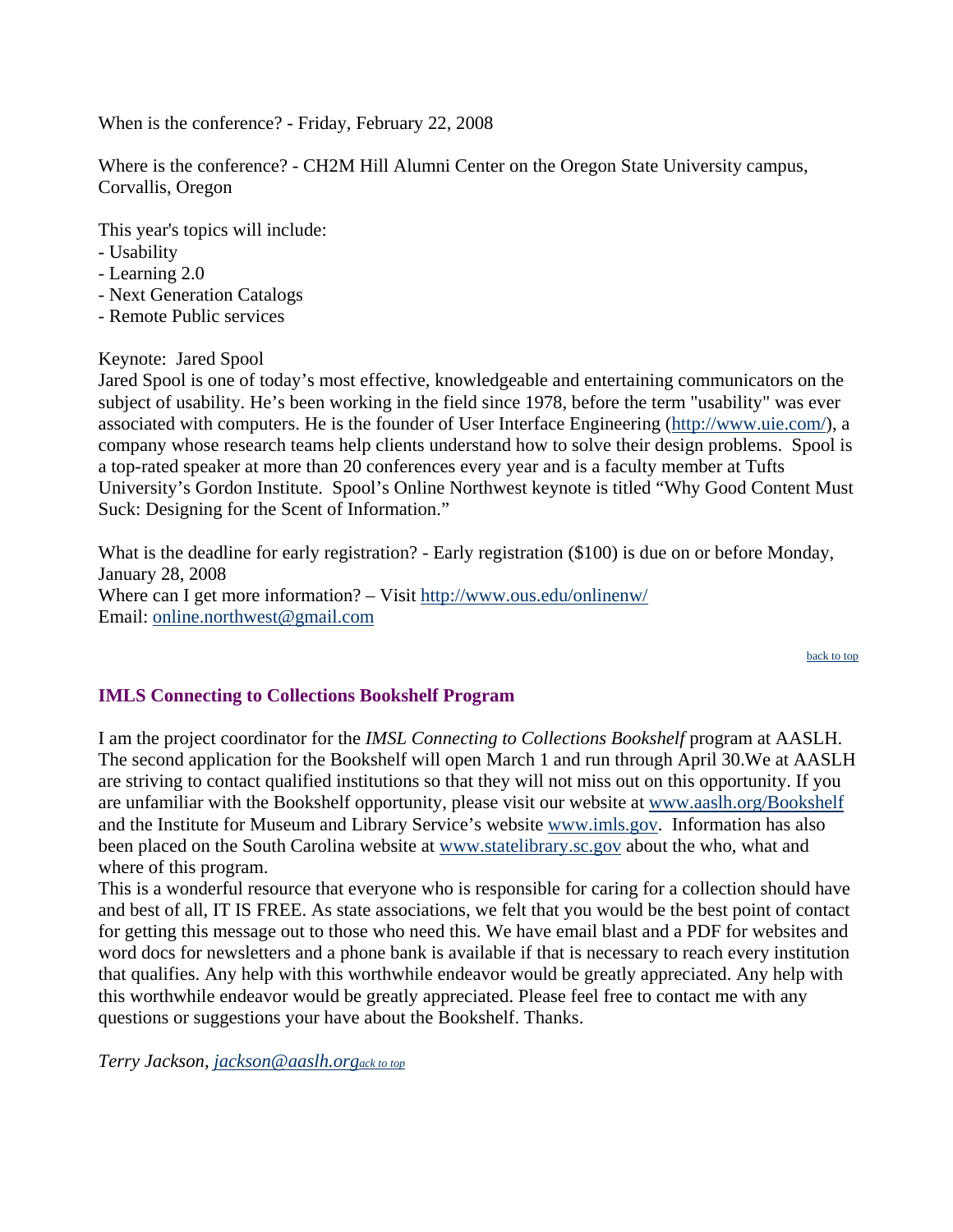#### <span id="page-5-0"></span>**Books for Children Grants**

The Libri Foundation is currently accepting applications for its 2008 BOOKS FOR CHILDREN grants. The next deadline is Jan. 25th.

The Libri Foundation is a nationwide non-profit organization which donates new, quality, hardcover children's books to small, rural public libraries throughout the United States. Since October 1990, the Foundation has donated over \$3,500,000 worth of new children's books to more than 2,300 libraries in 48 states, including Alaska and Hawaii.

In order to encourage and reward local support of libraries, The Libri Foundation will match any amount of money raised by your local sponsors from \$50 to \$350 on a 2-to-1 ratio. Thus, a library can receive up to \$1,050 worth of new children's books. After a library receives a grant, local sponsors (such as formal or informal Friends groups, civic or social organizations, local businesses, etc.) have four months, or longer if necessary, to raise their matching funds.

The librarian of each participating library selects the books her library will receive from a booklist provided by the Foundation. The 700-plus fiction and nonfiction titles on the booklist reflect the very best of children's literature published primarily in the last three years. These titles, which are for children ages 12 and under, are award-winners or have received starred reviews in library, literary, or education journals. The booklist also includes a selection of classic children's titles.

Libraries are qualified on an individual basis. In general, county libraries should serve a population under 16,000 and town libraries should serve a population under 10,000 (usually under 5,000). Libraries should be in a rural area, have a limited operating budget, and an active children's department.

Please note: Rural is usually considered to be at least 30 miles from a city with a population over 40,000. Town libraries with total operating budgets over \$150,000 and county libraries with total operating budgets over \$350,000 are rarely given grants.

Applications are accepted from independent libraries as well as libraries which are part of a county, regional, or cooperative library system.

A school library may apply only if it also serves as the public library (i.e. it is open to the everyone in the community, has some summer hours, and there is no public library in town).

A branch library may apply if the community it is in meets the definition of rural. If the branch library receives its funding from its parent institution, then the parent institution's total operating budget, not just the branch library's total operating budget, must meet the budget guidelines.

Previous BOOKS FOR CHILDREN grant recipients are eligible to apply for another grant three years after the receipt of their last grant. Libraries that do not fulfill all grant requirements, including the final report, may not apply for another grant.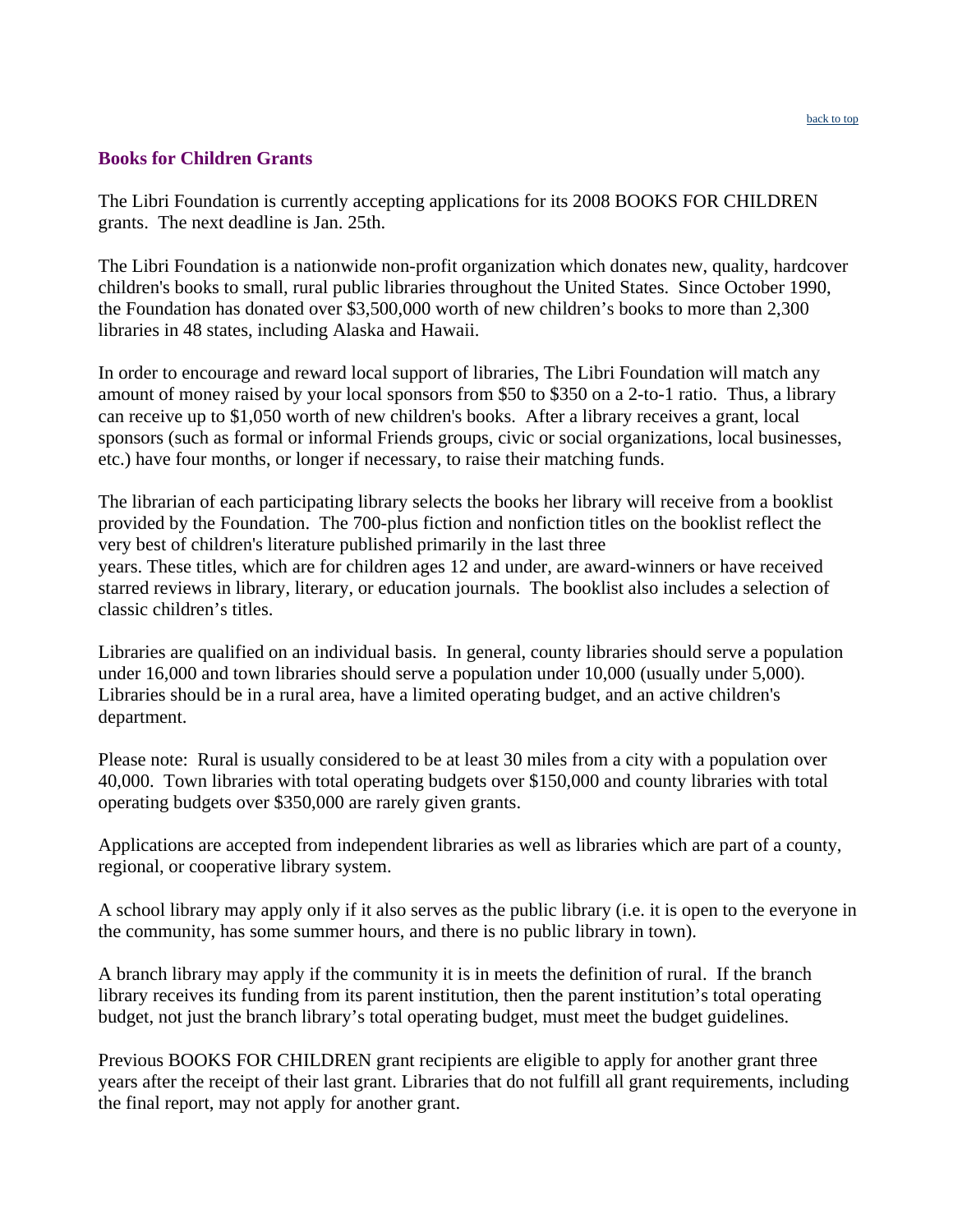<span id="page-6-0"></span>Application deadlines for 2008 are: (postmarked by) January 25th (NOTE: THIS IS AN EXTENSION), April 15th, and August 15th. Grants are awarded January 31st, April 30th, and August 31st.

Application guidelines and forms may be downloaded from the Foundation's website at: [www.librifoundation.org](http://www.librifoundation.org/).

For more information about The Libri Foundation or its Books for Children program, please contact Ms. Barbara J. McKillip, President, The Libri Foundation, PO Box 10246, Eugene, OR 97440. 541- 747-9655 (phone); 541-747-4348 (fax); [libri@librifoundation.org](mailto:libri@librifoundation.org) (email).

[back to top](#page-0-0)

#### **OCLC Western Members Meeting**

Have you registered yet for the 2008 OCLC Western Members Meeting in Oregon? If not, register now at

[https://www.sporg.com/registration?link\\_type=form&form\\_id=80CF97F259&view\\_type=windowed](https://www.sporg.com/registration?link_type=form&form_id=80CF97F259&view_type=windowed) The meeting is free and open to all, however space is limited, so please register soon.

Held on February 5, 2008 at the University of Oregon, Knight Library, Browsing Room, 106 in Eugene, Oregon, the meeting will start at 9:00 a.m. local time and conclude around 3:00 p.m. A brief description of this informative one-day event is below.

The World's Libraries. Connected.

Connected - such a broad word with multiple meanings in the library community: libraries connecting people to knowledge, libraries connecting with patrons, and libraries connecting with other libraries.

How - in a locally, regionally, and globally networked world - do these evolving connections affect libraries and our perceptions in the eyes of our users? We'll look at examples from best selling books, such as Everything is Miscellaneous, MicroTrends, and The Economics of Attention, as well as OCLC's new report Sharing, Privacy and Trust in Our Networked World for inspiration as we explore how libraries connect to information, to their patrons, and to each other using traditional library services and emerging technologies.

After registering, you will immediately receive a confirmation message and further information via email as details are confirmed. We look forward to seeing you soon!

[back to top](#page-0-0)

#### **2nd Call for Proposals – 2008 PNLA Conference**

The theme for the 2008 PNLA Conference is "Libraries Go WILD! Beyond the Expected! The conference is to be held August 6-9 at the Templin's Resort in Post Falls, Idaho.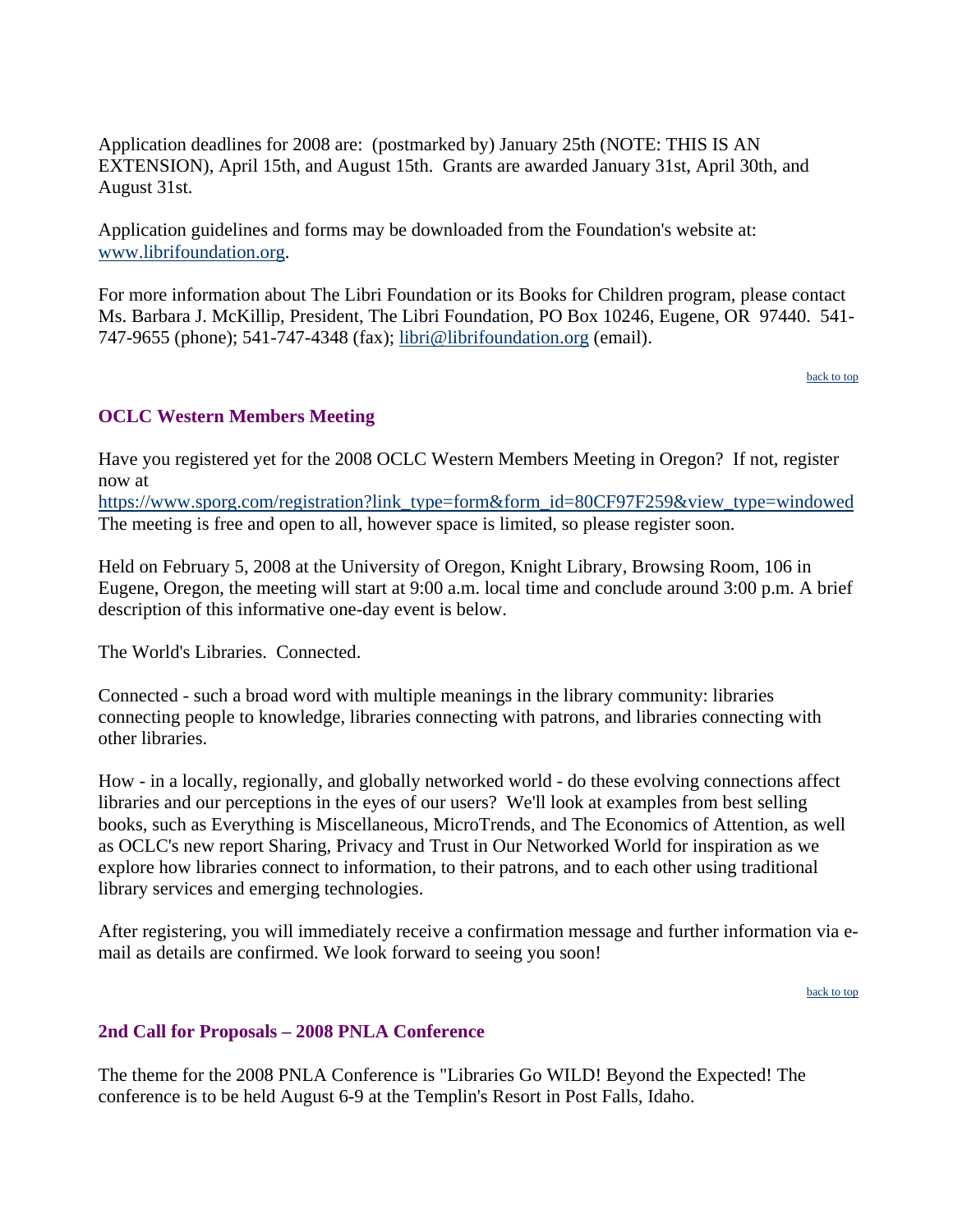<span id="page-7-0"></span><http://pnla.org/events/conference08/index.htm>

We have had a great response to the initial call for programming proposals but there are few spaces yet to fill. The deadline for the 2nd call for proposals is February 15th.

Please consider submitting a program proposal in one of these areas:

- 1. Technology (Sharp Sticks)
- 2. Collection Promotion and Outreach (Smoke Signals)
- 3. Management, Professional Development, and Special Issues (Mountain Climbers)
- 4. Instruction / Learning (Trail Blazers)
- 5. General Interest (Bear Stew)

If you have already submitted a programming proposal, we'll get back to you in late February / early March (if not sooner) with an official response.

Programming slots are filling up fast. So don't delay!

There is an online submission form for proposals available here: http://library.boisestate.edu/reference/PNLAConference2008/PNLAproposal.htm

Your proposal should include the following information: Name: Affiliation: Position/title: Contact information: Program title: Format (single speaker, panel, hands-on, etc): Speaker needs: Equipment needs (if any): Program description and goals: Any special requirements or additional information:

Please contact Elaine Watson with questions or concerns. ewatson at boisestate.edu or (208) 426- 1737

[back to top](#page-0-0)

#### **BCR Training**

WebLive-Training

Local Holdings Maintenance with the Connexion Browser - Online Description: <http://www.bcr.org/training/online/weblive/wl-localholdings.html>

This online workshop provides participants with the skills required to maintain local holdings data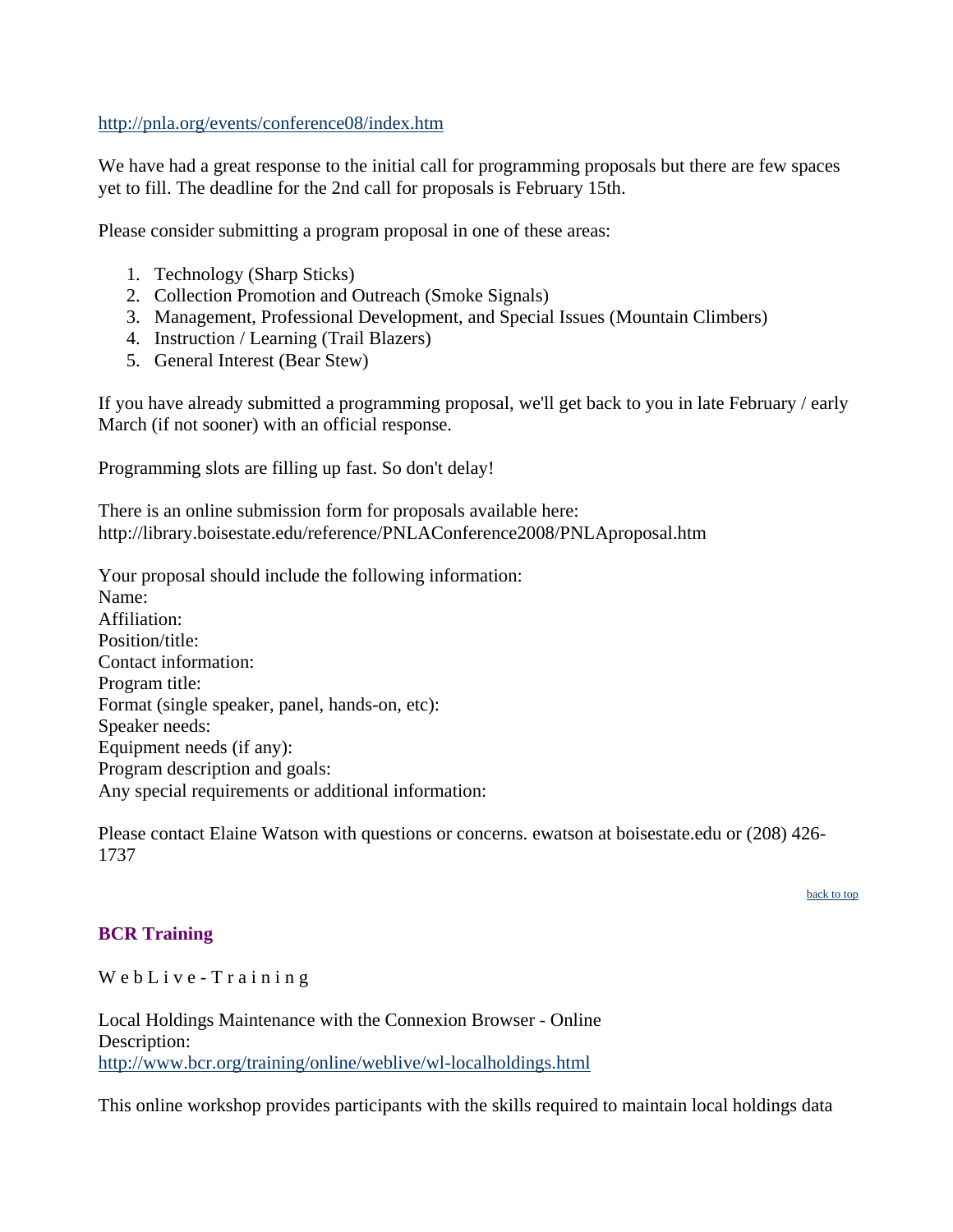for serial items in WorldCat by using the Connexion Browser interface. Local Holdings Record Maintenance replaces the Union Listing service. Adding Local Holdings Records (LHRs) will increase the efficiencies in Resource Sharing activities by providing specific information about your journal and magazine ownership.

Topics covered include:

\*Searching efficiently for LHRs by institution and group.

\*Learning to navigate search results, as well as adding, deleting and updating LHRs.

\*Implementing Agent services.

Minimal instruction in the MARC Format for Holdings Data will be provided. Those who wish comprehensive instruction on MFHD should take BCR's SCCTP Serials Holdings workshop: [http://www.bcr.org/training/workshops/SCCTP-serialholdings.html](http://www.bcr.org/training/online/weblive/wl-localholdings.html)

Who Should Attend:

Anyone who previously performed Union List service for individual institutions or as agents or anyone interested in adding item level information to WorldCat.

Prerequisites None. Connexion Browser experience is helpful, but not necessary. Dates & Times February 5-7, 2008 (2 p.m.-4 p.m. Mountain Time each day) This class is taught on three consecutive days. Students need to attend all three classes to get the most out of the workshop.

How to Get Started:

The workshop is accessed from your own or your library's computer using a Web browser. Details will be included in your confirmation letter after registration.

Minimum requirements: Computer (minimum of 128 MB of RAM, although 256 MB is recommended); Internet Explorer 5.5 Web browser, Java enabled; speakers; and Internet access of 56k or above. A microphone connected to the computer is highly recommended for the audio, which also is available by a long-distance phone bridge (not a toll-free number).

BCR will provide a microphone to you free of charge to use during WebLive workshops, if you don't already have one. Please indicate this on your registration form, and we will ship it to your attention.

Fee \$125 for BCR members \$175 for nonmembers Voucher: 1 BCR training voucher

The presentation can be viewed and heard by a group of people at a single computer. If this is the case, please register only one attendee who will log in on behalf of the group (send a list of names for other participants).

Alternatively, the presentation can be viewed and heard by multiple people from the same institution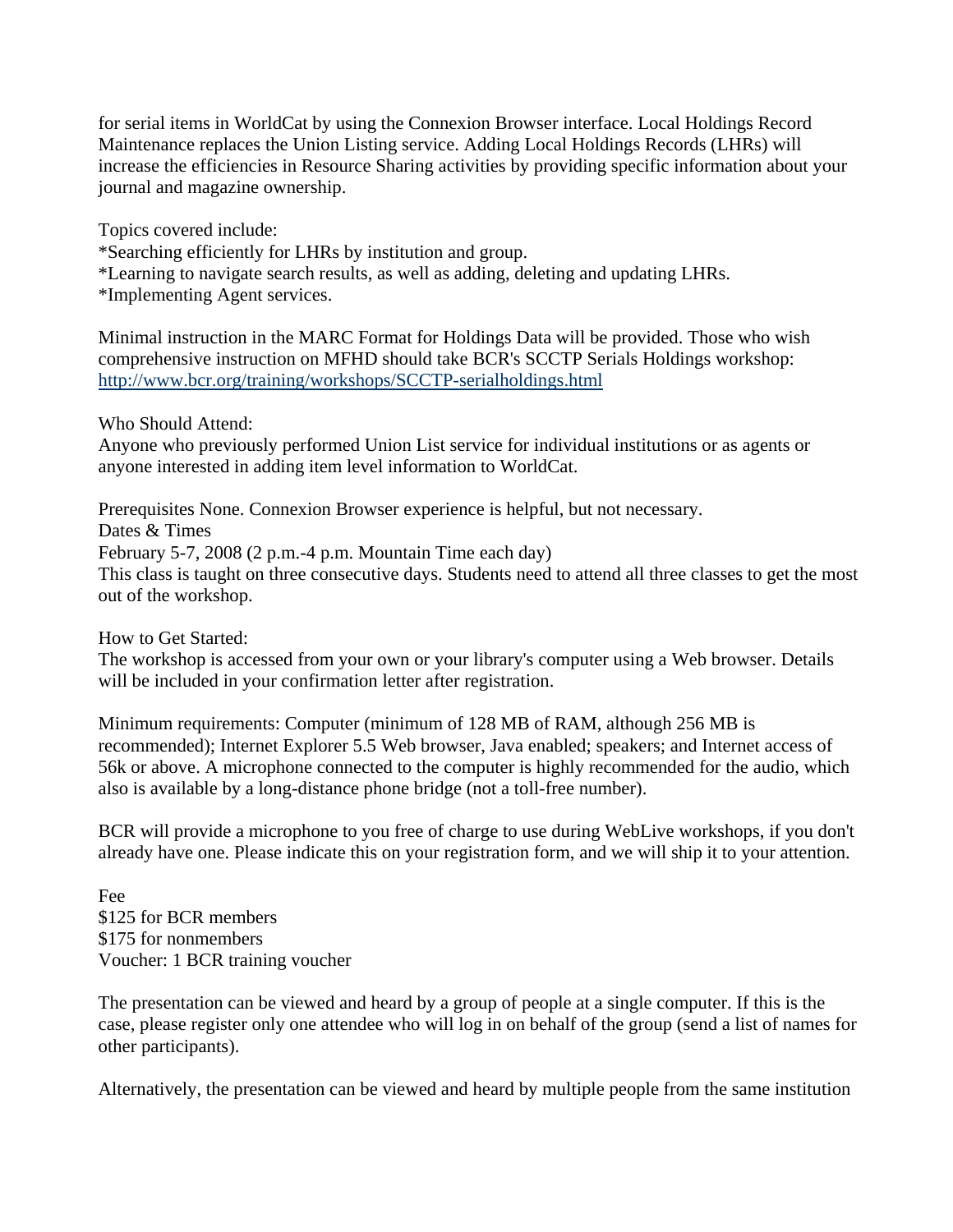<span id="page-9-0"></span>at separate workstations. If this is the case, please register each individual attendee who needs to log in to the class.

NOTE: Regardless of whether you attend as an individual or as a group, the price for the online workshop is \$125 for BCR members and \$175 for nonmembers for each person who views the session.

BCR Registration Form:<http://www.bcr.org/training/workshops/register.html>

Instructor Heather Clark: <http://www.bcr.org/about/staff/rwh-bio.html>

About BCR: <http://www.bcr.org/about/index.html>

*Bobbi Navarro*

### **Contributions**

#### **Oregoniana**

Libby, Brian. "Tales from the Oregon Ducks Sideline." Much better than the standard team biography- this book on the University of Oregon's football team moves along in short 2-3 paragraph "chapterettes", has good photographs, and actually pays some attention to pre-1980s Oregon football. Libby is a sportswriter for various publications. He skips some controversies (the ridiculous locker room, glossing over recruiting and scholarship violations) and sticks entirely to the football field, but for what it is, it's good.

The reading level works for 6th graders on up, I'd say. For some reason, the publisher used pure white paper. When are they going to learn? 97819701823 Sports Publishing LLC, 2007. \$20.

Cutler, Robin R. "A Soul on Trial: A Marine Corps Mystery at the Turn of the Century." Back in 1907 James Sutton, a Portlander from NW Hory Street who had joined the Marines, died on the grounds of the Naval Academy in Annapolis of a gunshot to the head after suffering a beating. His death was originally ruled a suicide, but his mother pushed for hearings that became a national sensation. (For example, the NY Times had 57 articles and six editorials on the matter.) Well praised in David Loftus review in the Oregonian, from which this is cribbed. Rowan & Littlefield, 2007. 400 p. \$27.

Berg, Laura. "The First Oregonians" 2d edition. A long-overdue update of a 1991 title. This book has 17 chapters by different authors, covering the federally recognized tribes in Oregon, and general chaptesr on Languages, the culture of the tribes and pow-wows, art, and how the state's geography affected the First Oregonians traditional and current lives.Two important reasons to have this book are that, unlike the first edition, it has an index, and second, that it updates the tribal histories to include more information on the "termination" of several reservations in the 20th century, and in some cases, their restoration. It also includes information on the casino boom, and other efforts to create a sound economic base for the tribes. The cover is much better, and in color. Unfortunately, the photographs are printed in a mediocre manner, as opposed to the crisper images of the 1st edition, so be sure to keep the 1991 edition if you have it, and (save the time of the reader) put a note in the